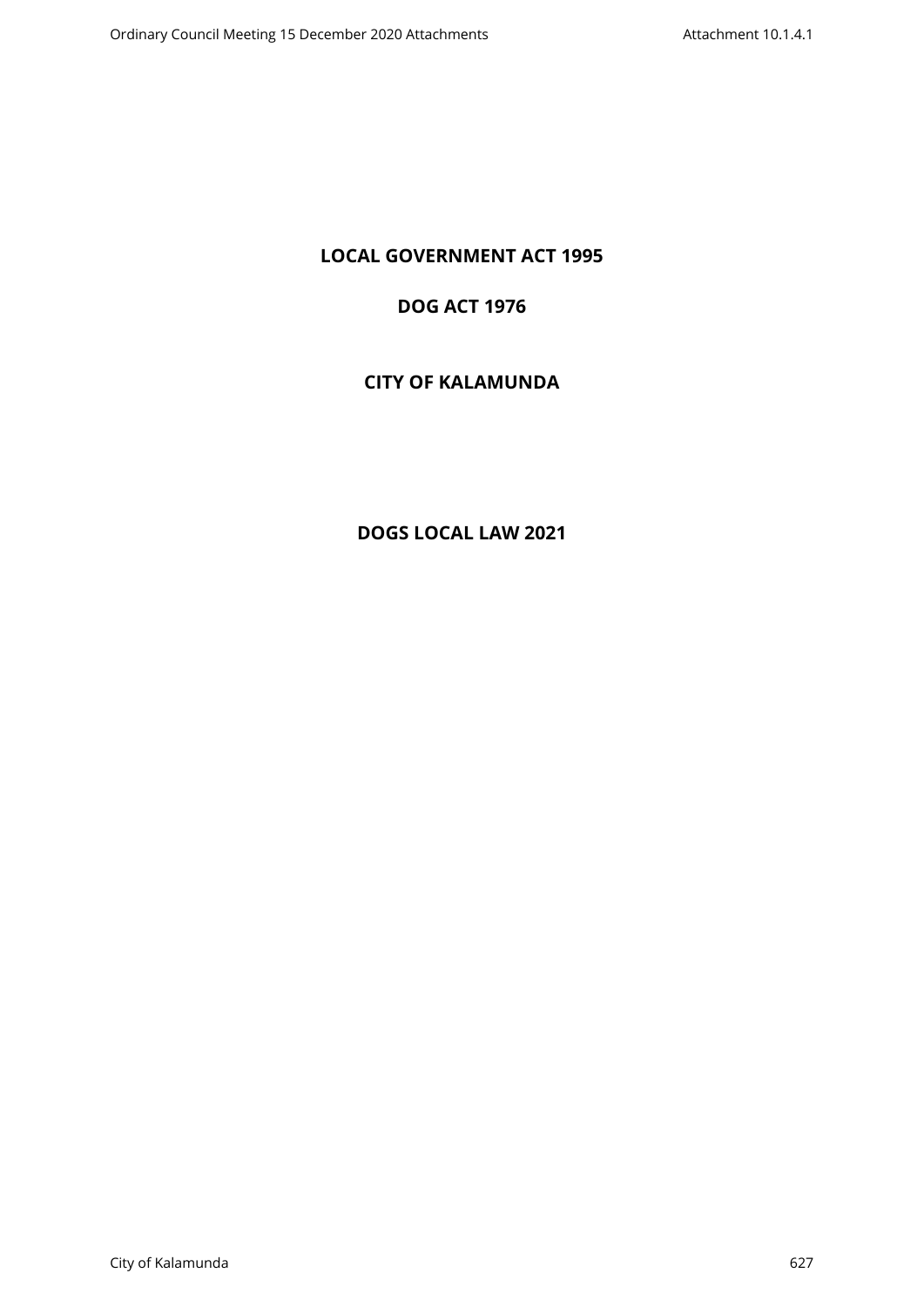# **TABLE OF CONTENT**

|     | <b>PART 1-PRELIMINARY</b> |
|-----|---------------------------|
| 1.1 | Citation                  |

- **[1.2 Commencement](#page-3-2)**
- **[1.3 Application](#page-3-3)**
- **[1.4 Repeal](#page-3-4)**
- **[1.5 Definitions](#page-3-5)**
- **[PART 2—IMPOUNDING OF DOGS](#page-5-0)**
- **[2.1 Fees and charges](#page-5-1)**
- **[2.2 Attendance of authorised person at dog management facility](#page-5-2)**
- **[2.3 Release of impounded dog](#page-5-3)**
- **[2.4 Unauthorised release](#page-5-4)**
- **[PART 3—KEEPING OF DOGS](#page-6-0)**
- **[3.1 Dogs to be confined](#page-6-1)**
- **[3.2 Limitation on the number of dogs](#page-6-2)**
- **[3.3 Application to keep additional dog or dogs](#page-7-0)**
- **[3.4 Determination of application](#page-7-1)**
- **[3.5 Where application cannot be approved](#page-8-0)**
- **[3.6 Conditions of approval](#page-8-1)**
- **[3.7 Revocation of licence to keep additional dogs](#page-8-2)**
- **[PART 4—APPROVED KENNEL ESTABLISHMENTS](#page-9-0)**
- **[4.1 Application for licence for approved kennel establishment](#page-9-1)**
- **[4.2 Notice of proposed use](#page-9-2)**
- **[4.3 Exemption from notice requirements](#page-9-3)**
- **[4.4 When application can be determined](#page-10-0)**
- **[4.5 Determination of application](#page-10-1)**
- **[4.6 Where application cannot be approved](#page-10-2)**
- **[4.7 Conditions of approval](#page-11-0)**
- **[4.8 Fees](#page-11-1)**
- **[4.9 Form of licence](#page-11-2)**
- **[4.10 Period of licence](#page-11-3)**
- **[4.11 Variation or cancellation of licence](#page-12-0)**
- **[4.12 Transfer](#page-12-1)**
- **[4.13 Notification](#page-13-0)**
- **[4.14 Objections and appeals](#page-13-1)**
- **[4.15 Inspection of kennel](#page-13-2)**
- **[PART 5—DOGS IN PUBLIC PLACES](#page-13-3)**
- **[5.1 Places where dogs are prohibited absolutely](#page-13-4)**
- **[5.2 Places which are dog exercise areas](#page-14-0)**
- **[PART 6— MISCELLANEOUS](#page-14-1)**
- **[6.1 Fees and charges](#page-14-2)**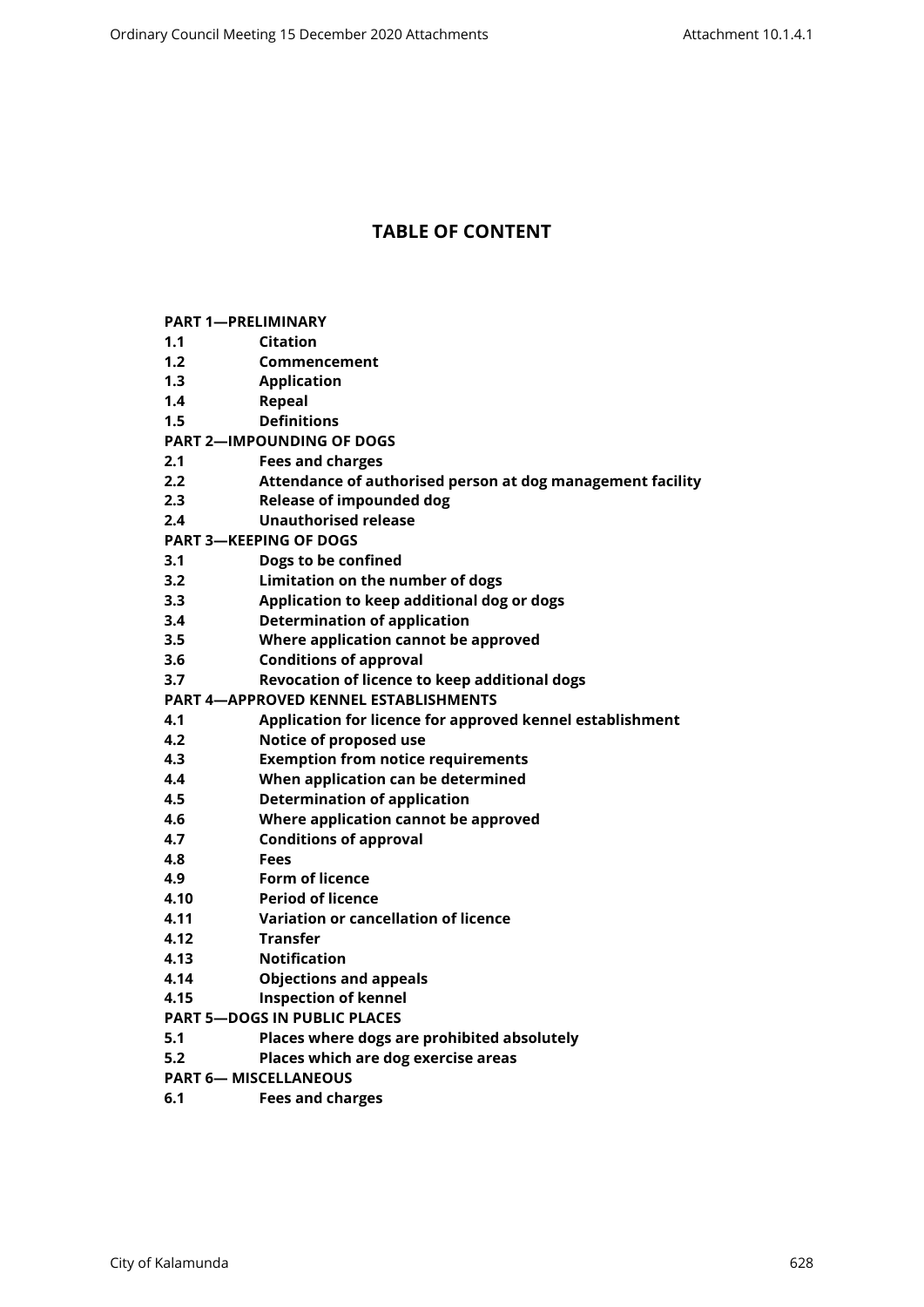- **[6.2 Offence to excrete](#page-14-3)**
- **[PART 7— ENFORCEMENT](#page-14-4)**
- **[7.1 Offences](#page-14-5)**
- **[7.2 General penalty](#page-14-6)**
- **[7.3 Modified penalties](#page-15-0)**
- **[7.4 Issue of infringement notice](#page-15-1)**
- **[7.5 Failure to pay modified penalty](#page-15-2)**
- **[7.6 Payment of modified penalty](#page-15-3)**
- **[7.7 Withdrawal of infringement notice](#page-15-4)**
- **[7.8 Service of notices](#page-16-0)**
- **SCHEDULE 1 [INFORMATION REQUIRED FOR APPLICATION FOR A LICENCE](#page-17-0)  [FOR AN APPROVED KENNEL ESTABLISHMENT](#page-17-0)**
- **SCHEDULE 2 [CONDITIONS OF A LICENCE FOR AN APPROVED KENNEL](#page-19-0)  [ESTABLISHMENT](#page-19-0)**
- **SCHEDULE 3 [PRESCRIBED OFFENCES](#page-22-0)**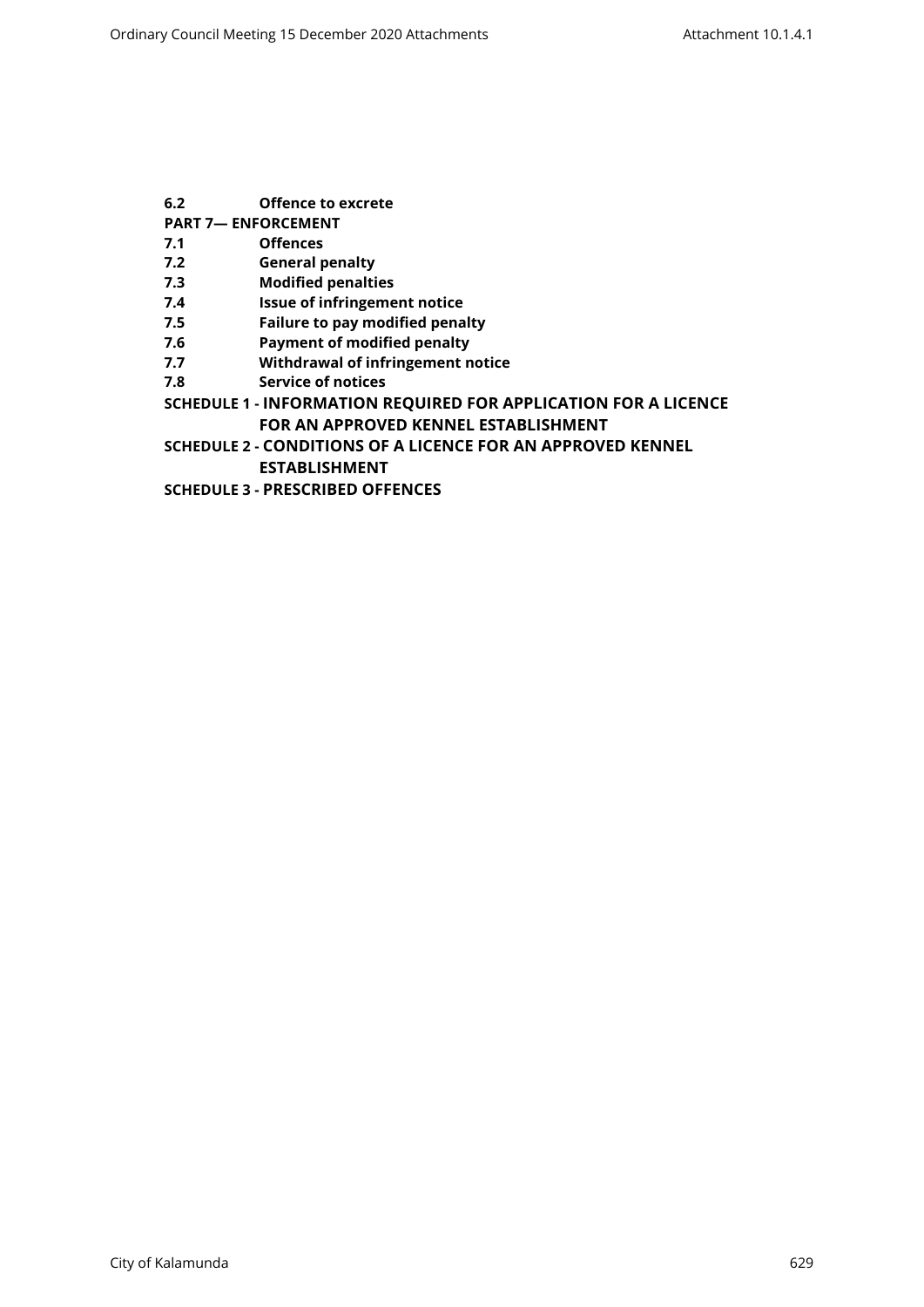# **LOCAL GOVERNMENT ACT 1995**

# **DOG ACT 1976**

# **CITY OF KALAMUNDA**

# **DOGS LOCAL LAW 2021**

Under the powers conferred by the *Dog Act 1976,* the *Local Government Act 1995*  and under all other powers enabling it, the Council of the City of Kalamunda resolved on December 2020 to make the following local law.

#### <span id="page-3-0"></span>**PART 1—PRELIMINARY**

#### <span id="page-3-1"></span>**1.1Citation**

This local law may be cited as the *City of Kalamunda Dogs Local Law 2021.*

#### <span id="page-3-2"></span>**1.2Commencement**

This local law comes into operation 14 days after the date of its publication in the *Government Gazette.*

#### <span id="page-3-3"></span>**1.3Application**

This local law applies throughout the district.

# <span id="page-3-4"></span>**1.4Repeal**

This local law repeals the *Shire of Kalamunda Dogs Local Law 2010* published in the *Government Gazette* on 19 April 2010.

# **1.5Definitions**

<span id="page-3-5"></span>In this local law unless the context otherwise requires—

*Act* means the *Dog Act 1976*; *adjoining* includes land or premises which have a portion of a common boundary with a lot or is separated from that lot by a public reserve, road, right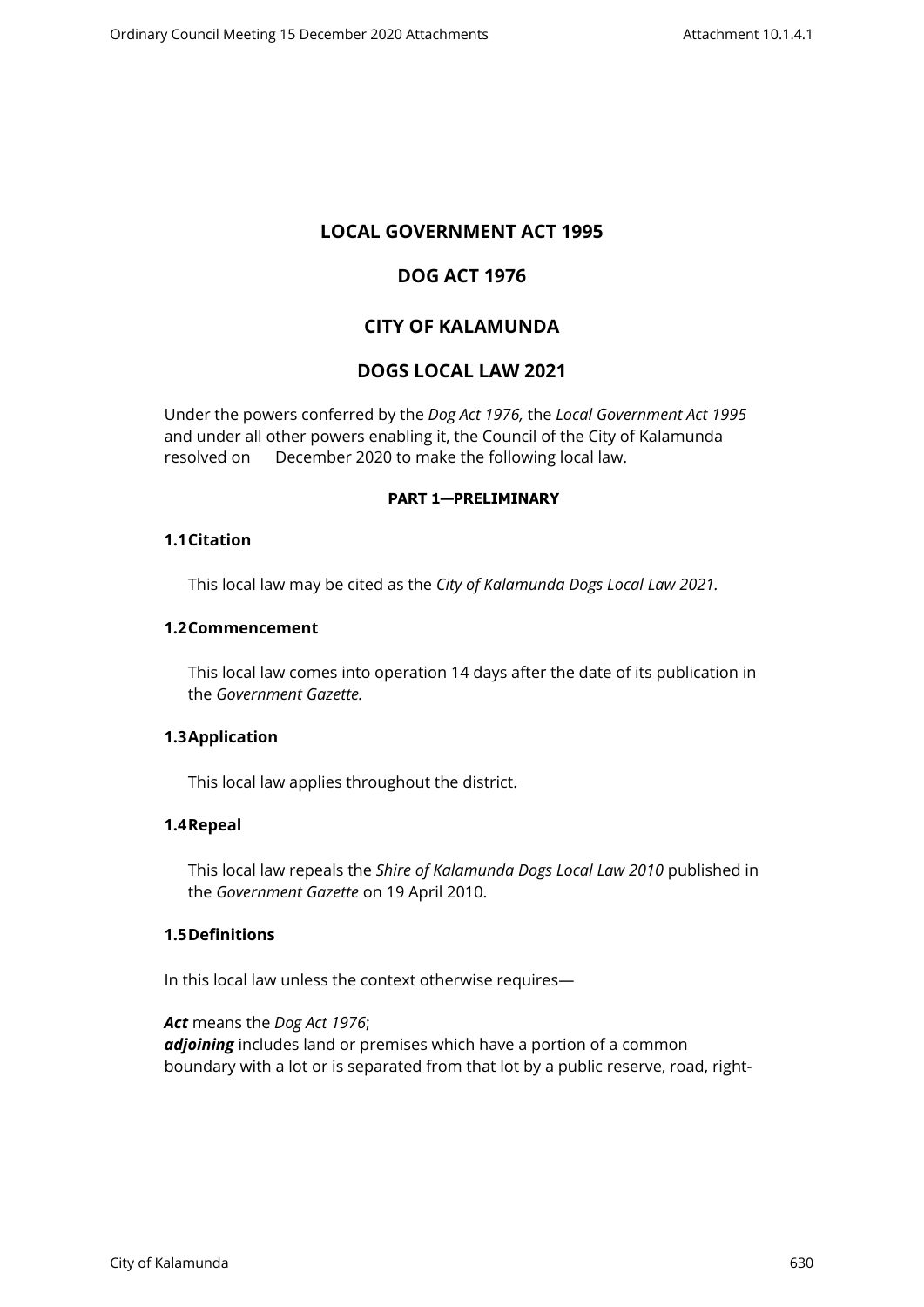of-way, pedestrian access way, access leg of a battle-axe lot or the equivalent not more than 6 metres in width;

*authorised person* means a person appointed by the local government to perform all or any of the functions conferred on an authorised person under this local law;

*CEO* means the Chief Executive Officer of the local government.

*dangerous dog* has the meaning given to it by section 3(1) of the Act; *district* means the district of the City of Kalamunda;

*dog management facility* has the meaning given to it in section 3(1) of the Act; *infringement notice* means the notice referred to in clause 7.4;

*kennel establishment* means any premises where more than the number of dogs under clause 3.2(2) over the age of three months are kept, boarded, trained or bred temporarily, usually for profit and where the occupier of the

premises is not the ordinary keeper of the dogs;

*licence* means a licence to keep an approved kennel establishment on premises granted under clause 4.7;

*licensee* means the holder of a licence granted under clause 4.7;

*local government* means the City of Kalamunda;

*local planning scheme* means a planning scheme of the local government made under the *Planning and Development Act 2005;*

*notice of withdrawal* means the notice referred to in clause 7.7(1); *owner*, in relation to a dog, has the same meaning as in section 3(1) and (2) of the Act;

*person liable for the control of the dog* has the same meaning as in section 3(1) of the Act;

*premises* in addition to the meaning given to it in section 3 of the Act, means the premises described in the application for a licence made under clause 4.1;

**public place** has the meaning given to it by section 3(1) of the Act;

*Regulations* means the *Dog Regulations 2013*;

*Schedule* means a schedule to this local law;

**set fee** means a fee or charge made by the local government in accordance with clause 2.1 or clause 4.8;

*thoroughfare* has the meaning given to it in section 1.4 of the *Local Government Act 1995*; and

*transferee* means a person who applies for the transfer of a licence to her or him under clause 4.12.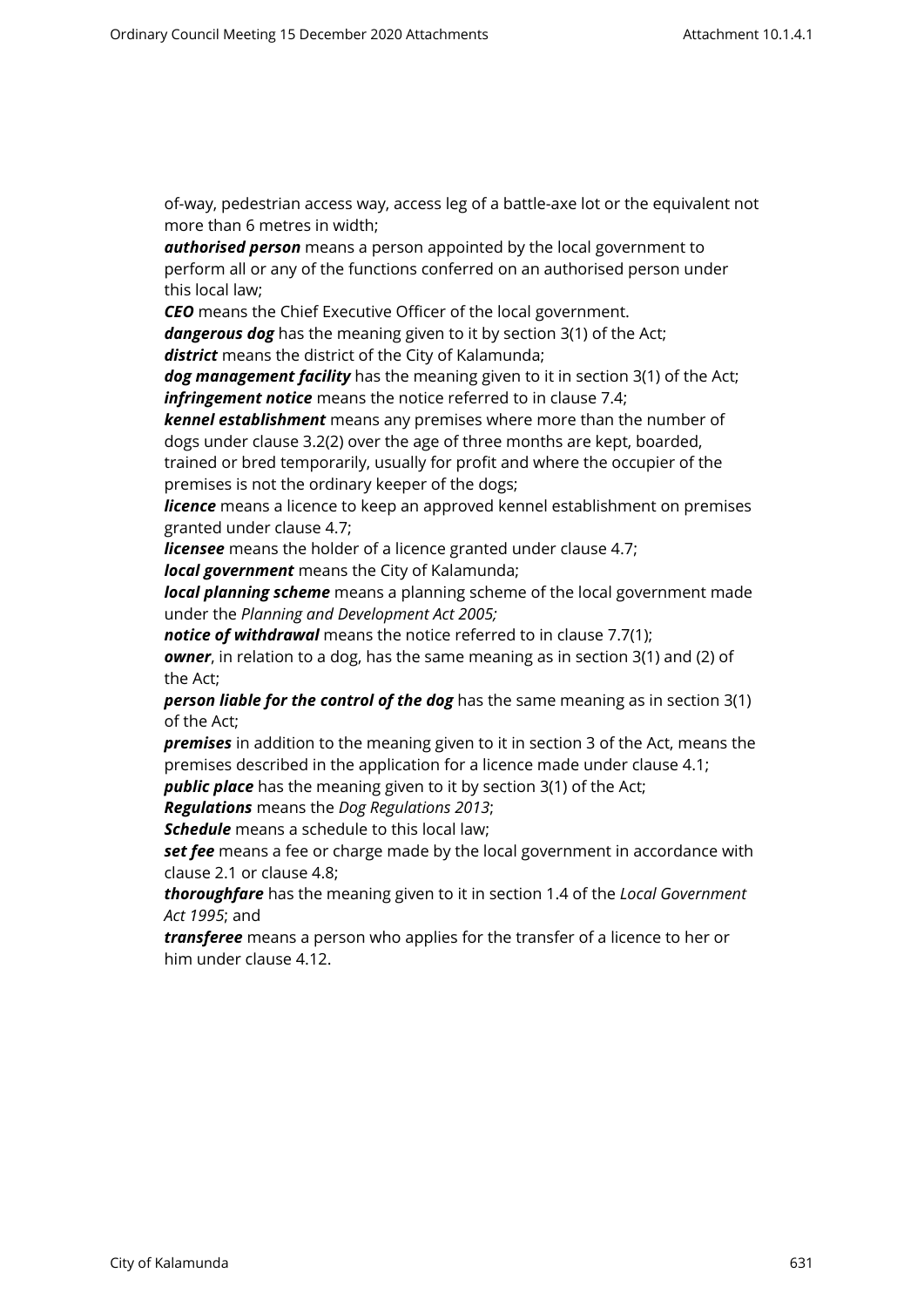#### <span id="page-5-0"></span>**PART 2—IMPOUNDING OF DOGS**

#### <span id="page-5-1"></span>**2.1Fees and charges**

The following are to be imposed and determined by the local government under sections 6.16 to 6.19 of the *Local Government Act 1995*—

- (a) the charges to be levied under section 29(4) of the Act relating to the seizure and impounding of a dog;
- (b) the additional set fee payable under section 29(4) of the Act where a dog is released at a time or on a day other than those determined under clause 2.2; and
- (c) application for additional costs of the destruction and the disposal of a dog referred to in section 29(15) of the Act.

# <span id="page-5-2"></span>**2.2Attendance of authorised person at dog management facility**

An authorised person is to be in attendance at the dog management facility for the release of dogs at the times and on the days of the week as determined by the CEO.

# <span id="page-5-3"></span>**2.3Release of impounded dog**

- (1) A claim for the release of a dog seized and impounded is to be made to an authorised person.
- (2) An authorised person is not to release a dog seized and impounded to any person unless that person has produced, to the satisfaction of an authorised person, evidence—
	- (a) of her or his ownership of the dog or of her or his authority to take delivery of it; or
	- (b) that he or she is the person identified as the owner on a microchip implanted in the dog.

# <span id="page-5-4"></span>**2.4Unauthorised release**

Unauthorised release of dogs is dealt with by section 43 of the Act.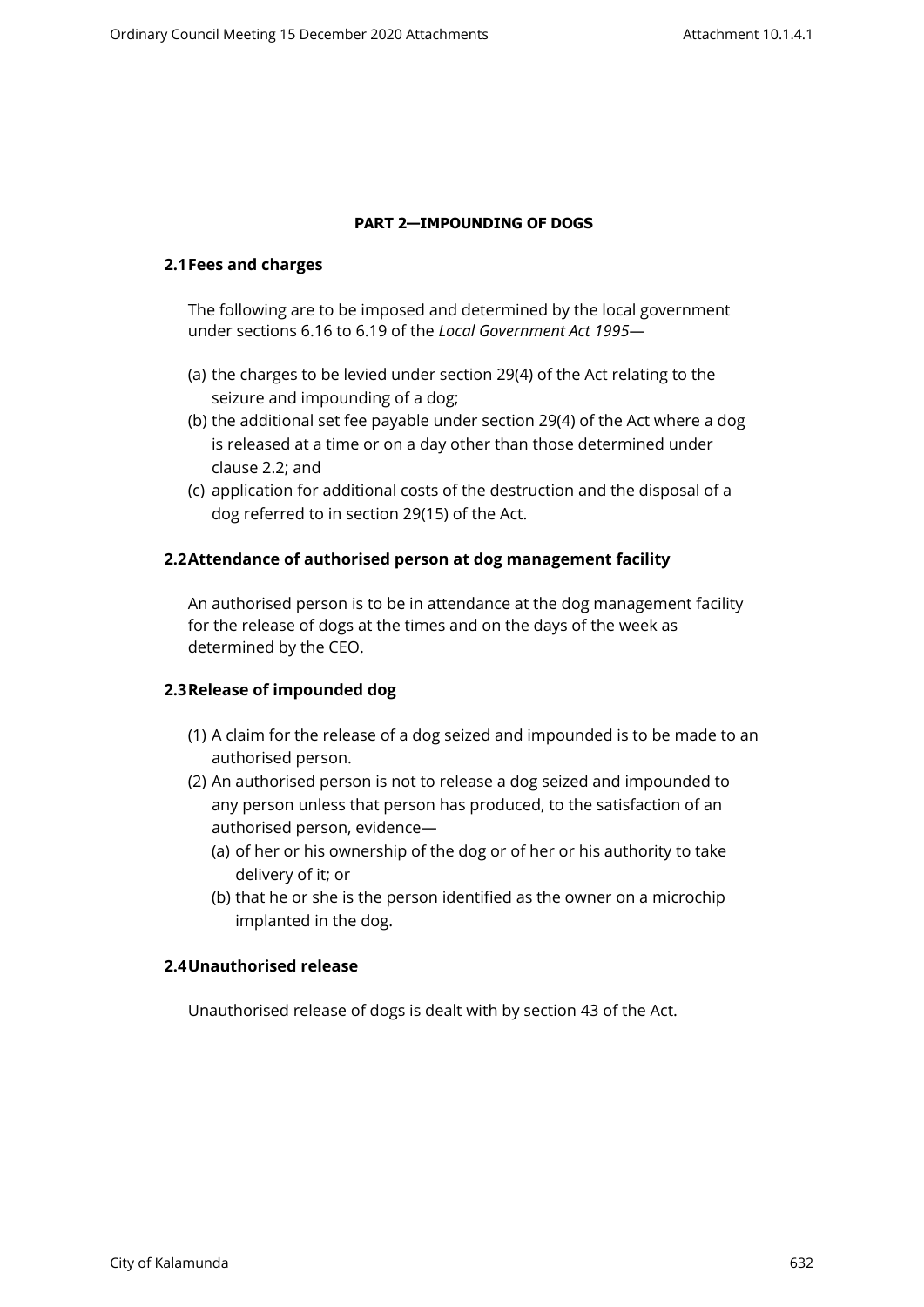# <span id="page-6-0"></span>**PART 3—KEEPING OF DOGS**

# <span id="page-6-1"></span>**3.1Dogs to be confined**

- (1) An occupier of premises on which a dog is kept must—
	- (a) cause a portion of the premises on which the dog is kept to be fenced in a manner capable of confining the dog;
	- (b) ensure the fence used to confine the dog and every gate or door in the fence is of a type, height and construction which having regard to the breed, age, size and physical condition of the dog is capable of preventing the dog at all times from passing over, under or through it;
	- (c) ensure that every gate or door in the fence is kept closed at all times when the dog is on the premises (unless the gate is temporarily opened in a manner that ensures that the dog remains confined) and is fitted with a proper latch or other means of fastening it;
	- (d) maintain the fence and all gates and doors in the fence in good order and condition; and
	- (e) where no part of the premises consists of open space, yard or garden or there is no open space or garden or yard of which the occupier has exclusive use or occupation, ensure that other means exist on the premises (other than the tethering of the dog) for effectively confining the dog within the premises.
- (2) Where an occupier fails to comply with subclause (1), he or she commits an offence.
- (3) Notwithstanding subclause (1) and (2), the confinement of dangerous dogs is dealt with in the Act and the Regulations.

# <span id="page-6-2"></span>**3.2Limitation on the number of dogs**

- (1) This clause does not apply to premises which have been—
	- (a) licensed under Part 4 of this local law as an approved kennel establishment; or
	- (b) granted an exemption under section 26(3) of the Act.
- (2) The limit on the number of dogs which may be kept on any premises is, for the purpose of section 26(3) of the Act—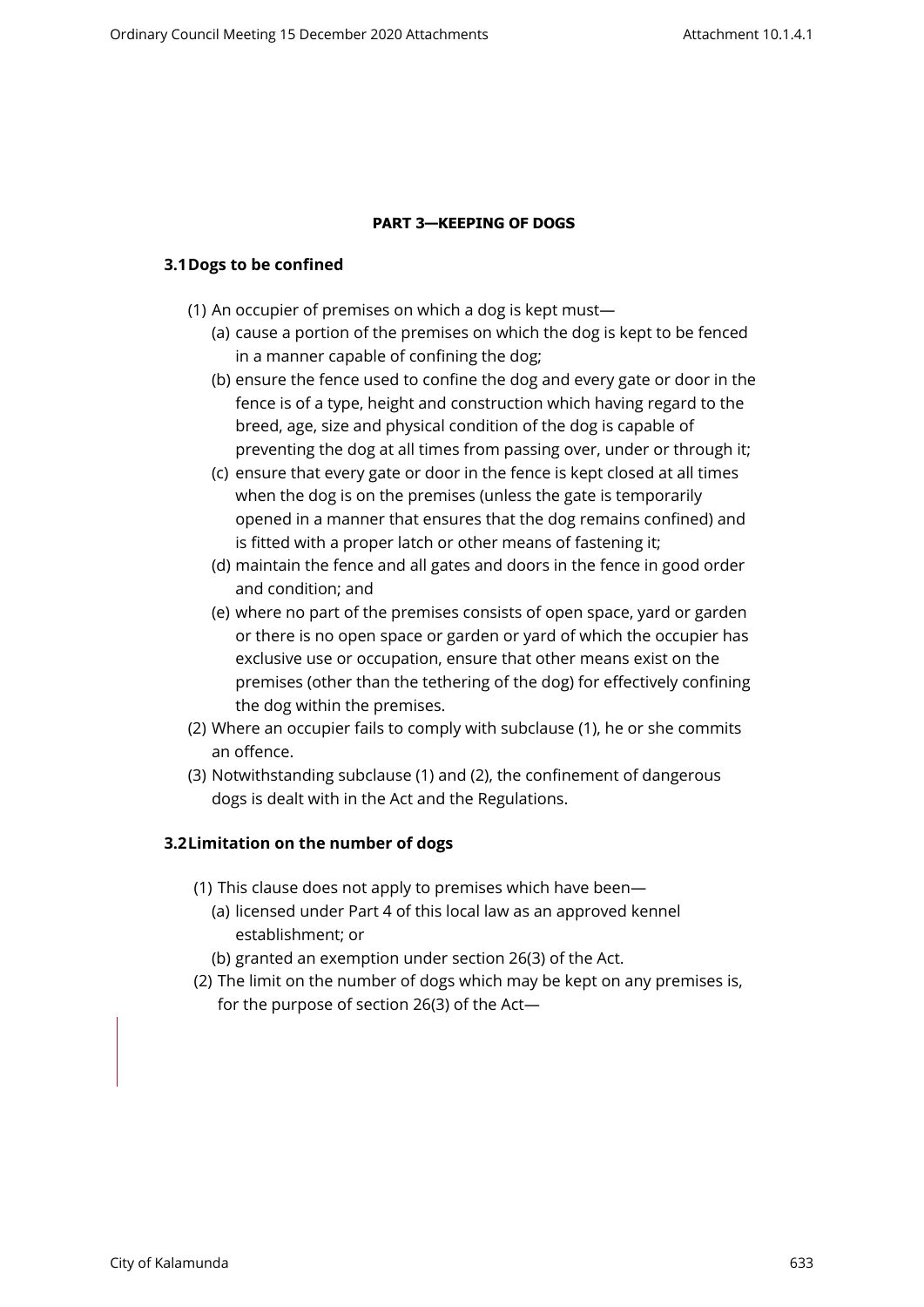# <span id="page-7-0"></span>**3.3Application to keep additional dog or dogs**

- (1) Subject to clause 3.5, the local government may consider an application to keep an additional dog or dogs where—
	- (a) the property is deemed suitable by an authorised person—
		- (i) having sufficient space capable of confining all dogs;
		- (ii) noise, odours, fleas, flies and other vectors of disease will be effectively controlled; and
		- (iii) the care and welfare of the dogs is considered adequate;
	- (b) the details of every dog proposed to be kept on the premises are provided including name, age, colour/description, breed, registration number and microchip details.; and
	- (c) sufficient reason has been provided, including—
		- (i) to replace an elderly or sick dog not expected to live;
		- (ii) a family emergency resulting in the dog being inherited;
		- (iii) merging of two households;
		- (iv) where the applicants have had approval to keep an additional dog or dogs in another local authority; or
		- (v) on premises zoned as rural or rural residential under a local planning scheme, the dog or dogs are required for stock management or to be on the premises temporarily for the purposes of training for stock management.

(d) in the case of a tenanted property provide written consent by either the landowner or their appointed property owner**.**

# <span id="page-7-1"></span>**3.4Determination of application**

In determining an application for a licence, the local government is to have regard to—

- (a) the matters referred to in clause 3.5;
- (b) the effect which approval of the proposed may have on the environment or amenity of the neighbourhood;
- (c) whether approval of the application will create a nuisance for the owners and occupiers of adjoining premises.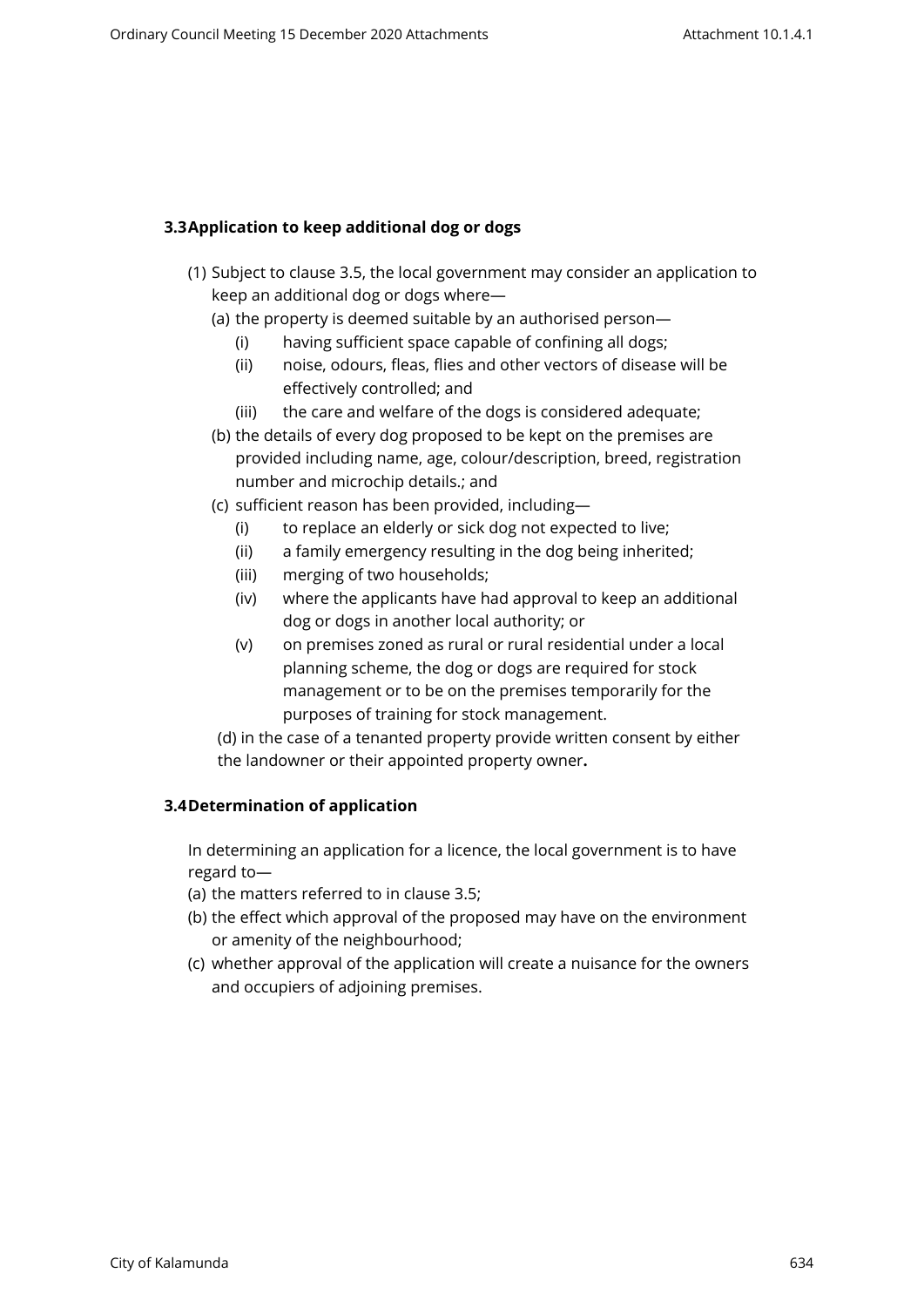### <span id="page-8-0"></span>**3.5Where application cannot be approved**

The local government will not approve an application to keep an additional dog or dogs where—

(a) It exceeds the limit (6) referred to in the Act.

# <span id="page-8-1"></span>**3.6Conditions of approval**

- (1) The local government may approve an application to keep an additional dog or dogs subject to any conditions as considered appropriate.
- (2) Approval of an application is not transferable to successive owners or occupiers of the premises.
- (3) A person who fails to comply with a condition imposed under subclause (1) commits an offence.

# <span id="page-8-2"></span>**3.7Revocation of licence to keep additional dogs**

Where a person does not comply with the conditions of approval to keep an additional dog or dogs under clause 3.6 the local government may revoke the approval to keep an additional dog or dogs.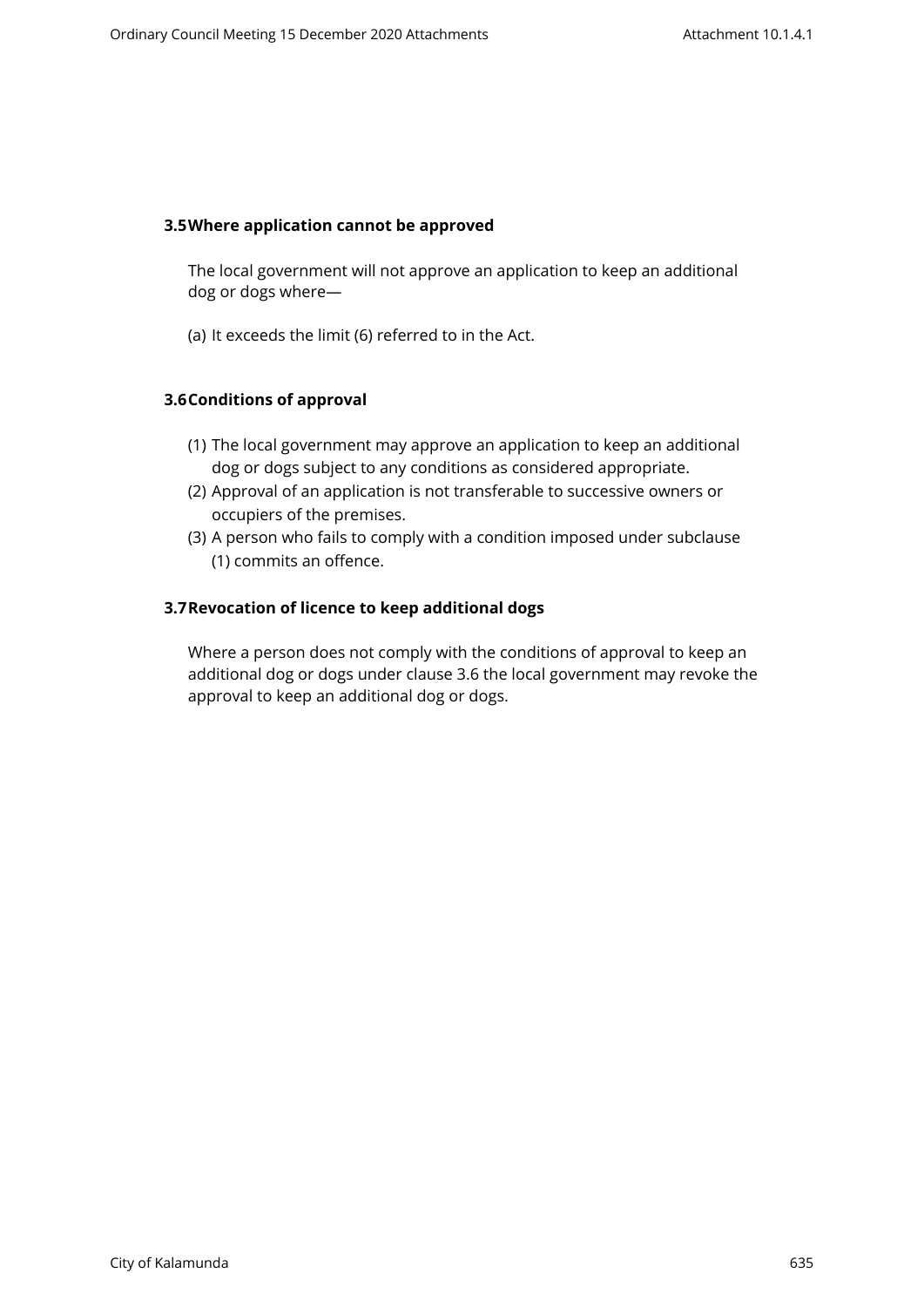# <span id="page-9-0"></span>**PART 4—APPROVED KENNEL ESTABLISHMENTS**

# <span id="page-9-1"></span>**4.1Application for licence for approved kennel establishment**

An application for a licence must contain the information listed in Schedule 1, and must be lodged with the local government together with—

- (a) a written acknowledgement that the applicant has read and agrees to comply with any code of practice relating to the keeping of dogs nominated by the local government;
- (b) any other information reasonably required by the local government; and
- (c) the set fee for the application for a licence referred to in clause 4.8(1).

# <span id="page-9-2"></span>**4.2Notice of proposed use**

- (1) An applicant for a licence must give notice of the proposed use of the premises as an approved kennel establishment after the application for a licence has been lodged—
	- (a) once in a newspaper circulating in the district; and
	- (b) to the owners and occupiers of any premises adjoining the premises.
- (2) The notices in subclause (1) must specify that—
	- (a) any written submissions as to the proposed use are to be lodged with the local government within 14 days of the date the notice is given; and
	- (b) the application plans and specifications may be inspected at the offices of the local government.
- (3) The local government may refuse to determine the application for a licence until the notice or notices, as the case may be, is given in accordance with its directions where—
	- (a) a notice given under subclause (1) does not clearly identify the premises; or
	- (b) a notice given under subclause (1)(a) is of a size or in a location in the newspaper which, in the opinion of the local government, would fail to serve the purpose of notifying persons of the proposed use of the premises.

# <span id="page-9-3"></span>**4.3Exemption from notice requirements**

The requirements of clauses 4.2 and 4.4(a) and Schedule 1 clause 5(c) do not apply in respect of the application for a licence where under a local planning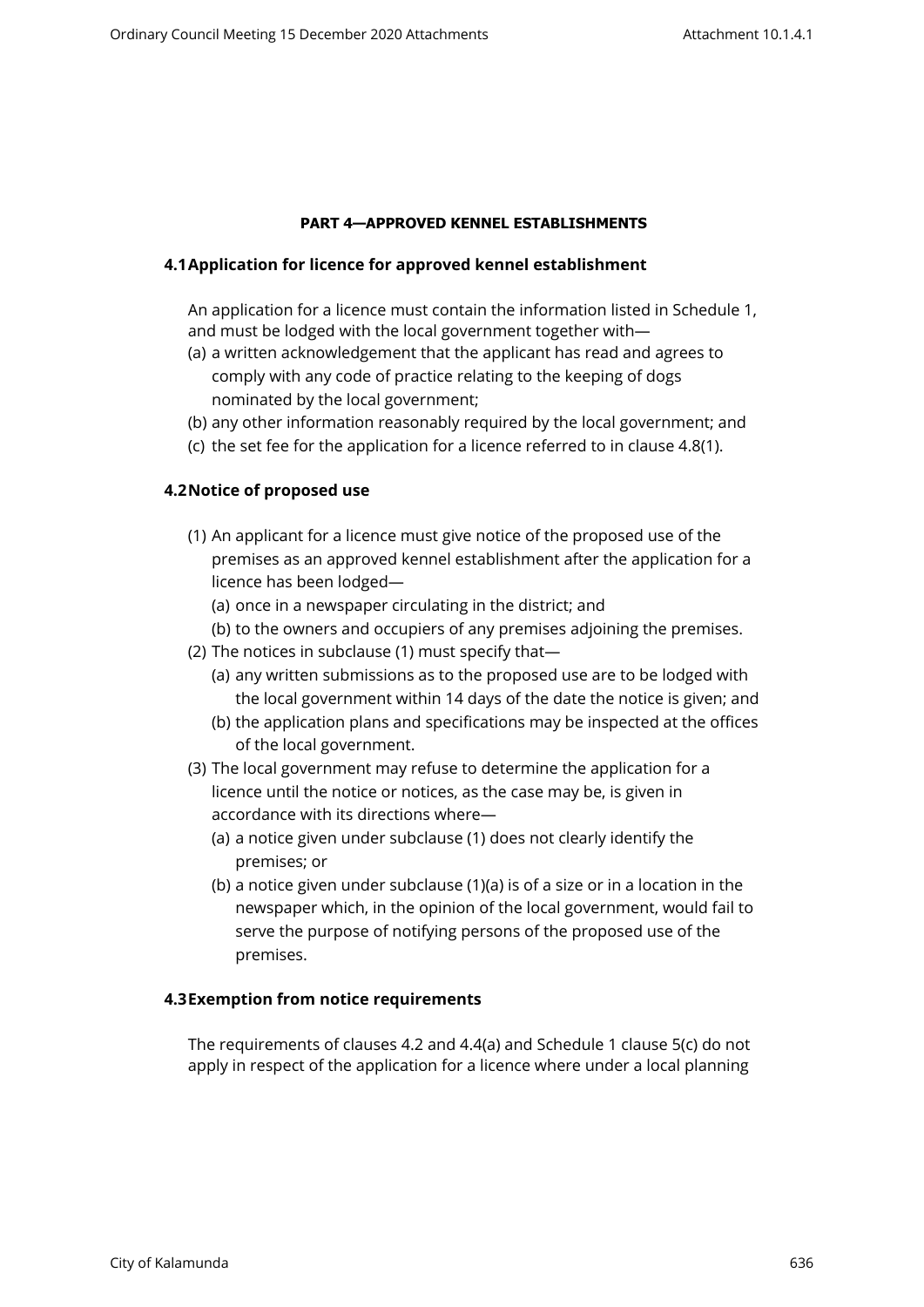scheme an application for a licence is made in respect of premises on which an approved kennel establishment is either a—

- (a) permitted use; or
- <span id="page-10-0"></span>(b) use which the local government may approve subject to compliance with specified notice requirements.

# **4.4When application can be determined**

An application for a licence is not to be determined by the local government until—

- (a) the applicant has complied with clause 4.2;
- (b) the applicant submits proof that the notices referred to in clause 4.2(1) have been given in accordance with that clause; and
- (c) the local government has considered any written submissions received within the time specified in clause 4.2(2)(a) on the proposed use of the premises.

# <span id="page-10-1"></span>**4.5Determination of application**

In determining an application for a licence, the local government is to have regard to—

- (a) the matters referred to in clause 4.6;
- (b) any written submissions received within the time specified in clause 4.2(2)(a) on the proposed use of the premises;
- (c) any economic or social benefits which may be derived by any person in the district if the application for a licence is approved;
- (d) the effect which the kennel establishment may have on the environment or amenity of the neighbourhood;
- (e) whether the approved kennel establishment will create a nuisance for the owners and occupiers of adjoining premises; and
- (f) whether or not the imposition of and compliance with appropriate conditions of a licence will mitigate any adverse effects of the approved kennel establishment identified in the preceding paragraphs.

# <span id="page-10-2"></span>**4.6Where application cannot be approved**

The local government cannot approve an application for a licence where—

(a) an approved kennel establishment cannot be permitted by the local government on the premises under a local planning scheme; or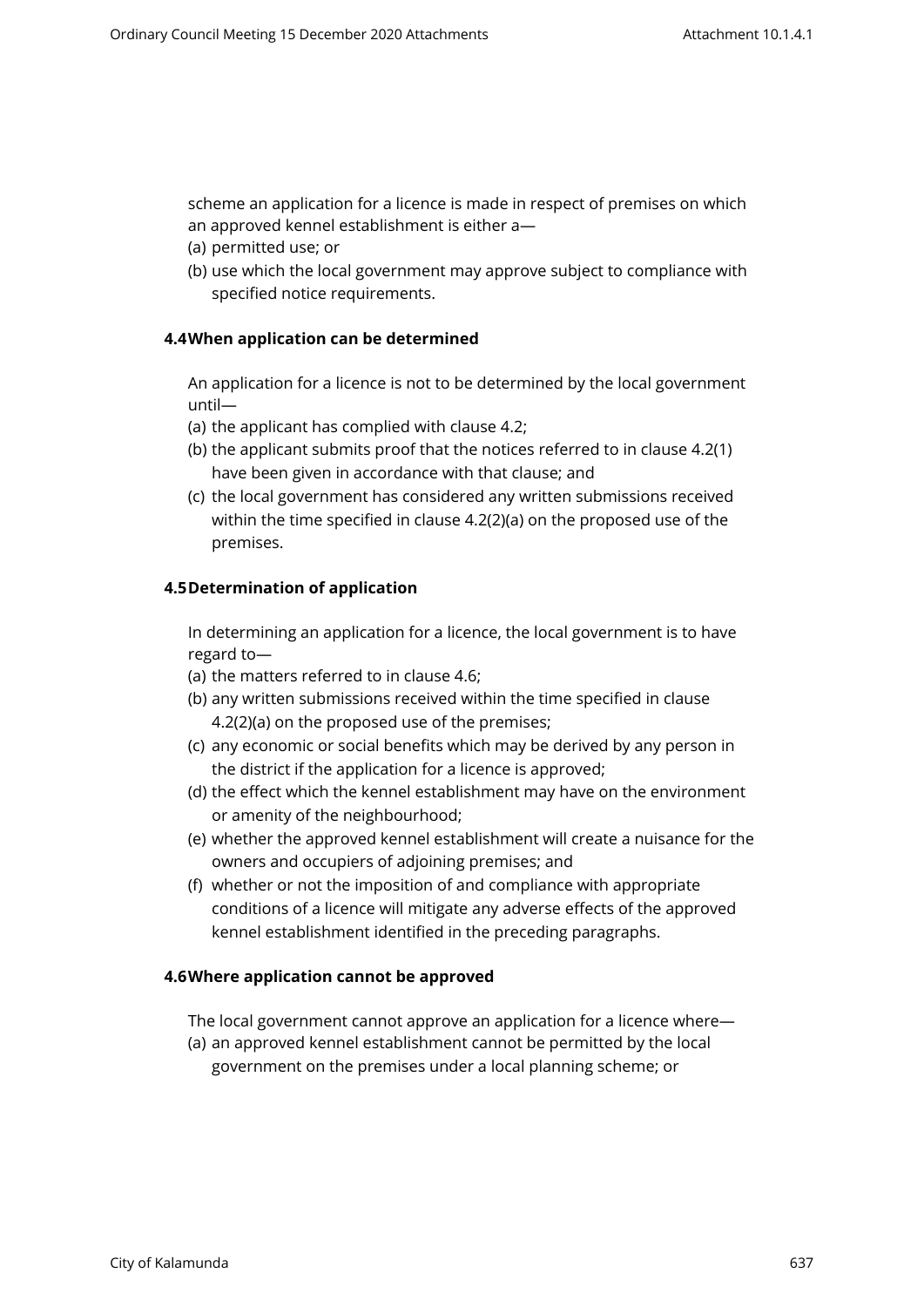(b) an applicant for a licence or another person who will have the charge of the dogs will not reside on the premises, or, in the opinion of the local government, sufficiently close to the premises so as to control the dogs and so as to ensure their health and welfare.

# <span id="page-11-0"></span>**4.7Conditions of approval**

- (1) The local government may approve an application for a licence subject to the conditions contained in Schedule 2 and to such other conditions as the local government considers appropriate.
- (2) In respect of a particular application for a licence, the local government may vary any of the conditions contained in Schedule 2.
- (3) A person who fails to comply with a condition imposed under subclause (1) commits an offence.

#### <span id="page-11-1"></span>**4.8Fees**

- (1) On lodging an application for a licence, the applicant is to pay a set fee to the local government.
- (2) On the issue or renewal of a licence, the licensee is to pay a set fee to the local government.
- (3) On lodging an application for the transfer of a valid licence, the transferee is to pay a set fee to the local government.
- (4) The set fees referred to in subclauses (1) to (3) are to be imposed and determined by the local government under sections 6.16 to 6.19 of the *Local Government Act 1995*.

#### <span id="page-11-2"></span>**4.9Form of licence**

The licence is to be in the form determined by the local government from time to time and is to be issued to the licensee.

# <span id="page-11-3"></span>**4.10 Period of licence**

- (1) The period of effect of a licence is set out in section 27(5) of the Act.
- (2) A licence is to be renewed if the set fee referred to in clause 4.8(2) is paid to the local government prior to the expiry of the licence.
- (3) On the renewal of a licence the conditions of the licence at the time of its renewal continue to have effect.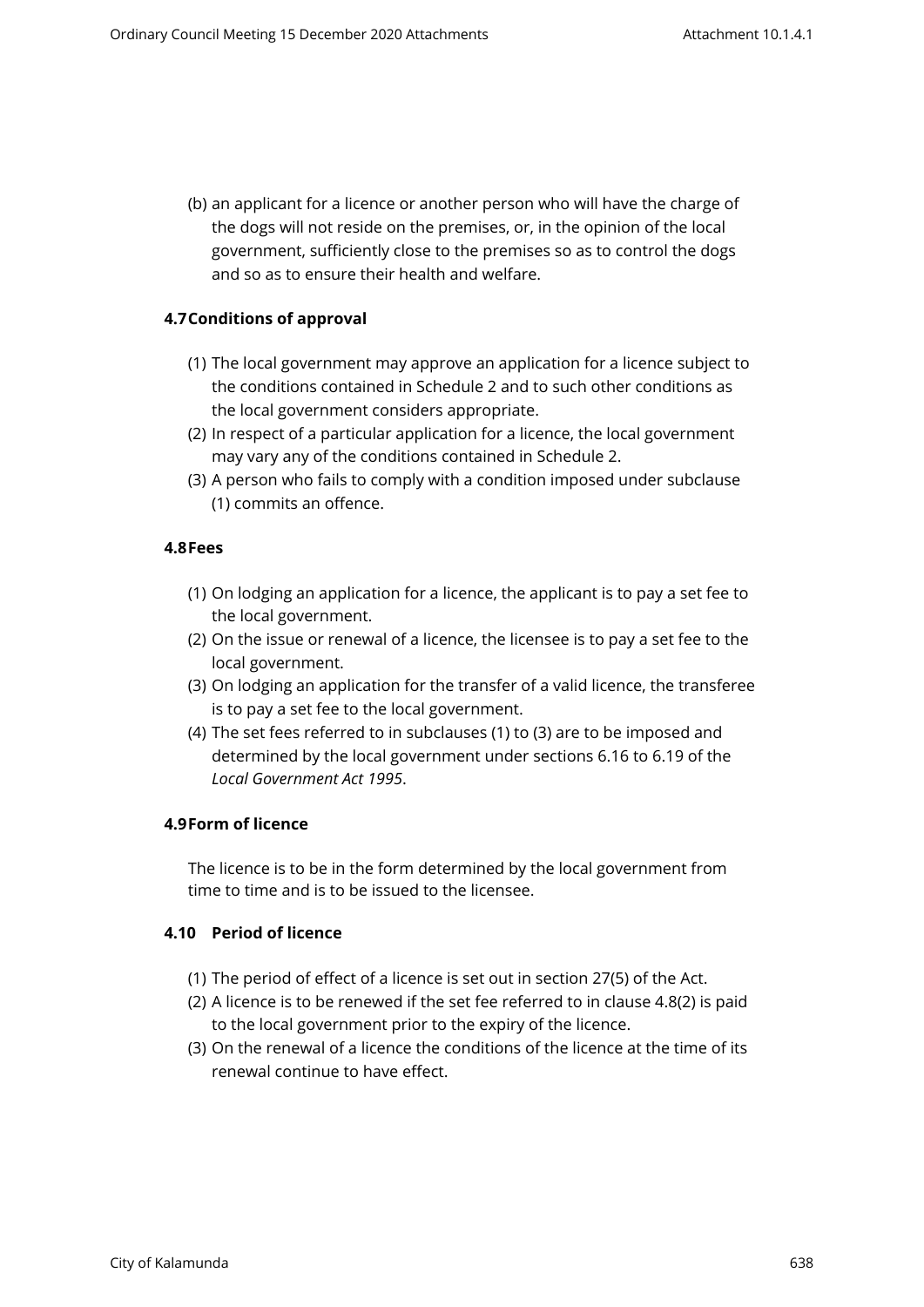# <span id="page-12-0"></span>**4.11 Variation or cancellation of licence**

- (1) The local government may vary the conditions of a licence.
- (2) The local government may cancel a licence—
	- (a) on the request of the licensee;
	- (b) following a breach of the Act, the Regulations or this local law; or
	- (c) if the licensee is not a fit and proper person.
- (3) The date a licence is cancelled is to be, in the case of—
	- (a) subclause (2)(a), the date requested by the licensee; or
	- (b) subclause (2)(b) or (c), the date determined under section 27(6) of the Act.
- (4) If a licence is cancelled the set fee paid for that licence is not refundable for the term of the licence that has not yet expired.

# <span id="page-12-1"></span>**4.12 Transfer**

- (1) An written application for the transfer of a valid licence from the licensee to another person must be—
	- (a) made by the transferee;
	- (b) made with the written consent of the licensee; and
	- (c) lodged with the local government together with—
		- (i) written evidence that a person will reside at or within reasonably close proximity to the premises the subject of the licence;
		- (ii) the set fee for the application for the transfer of a licence referred to in clause 4.8(3); and
		- (iii) any other relevant information required. any other relevant information required.
- (2) The local government is not to determine an application for the transfer of a valid licence until the transferee has complied with subclause (1).
- (3) The local government may approve, whether or not subject to such conditions as it considers appropriate, or refuse to approve an application for the transfer of a valid licence.
- (4) Where the local government approves an application for the transfer of a valid licence, then on the date of approval, unless otherwise specified in the notice issued under clause 4.13(b), the transferee becomes the licensee of the licence for the purposes of this local law.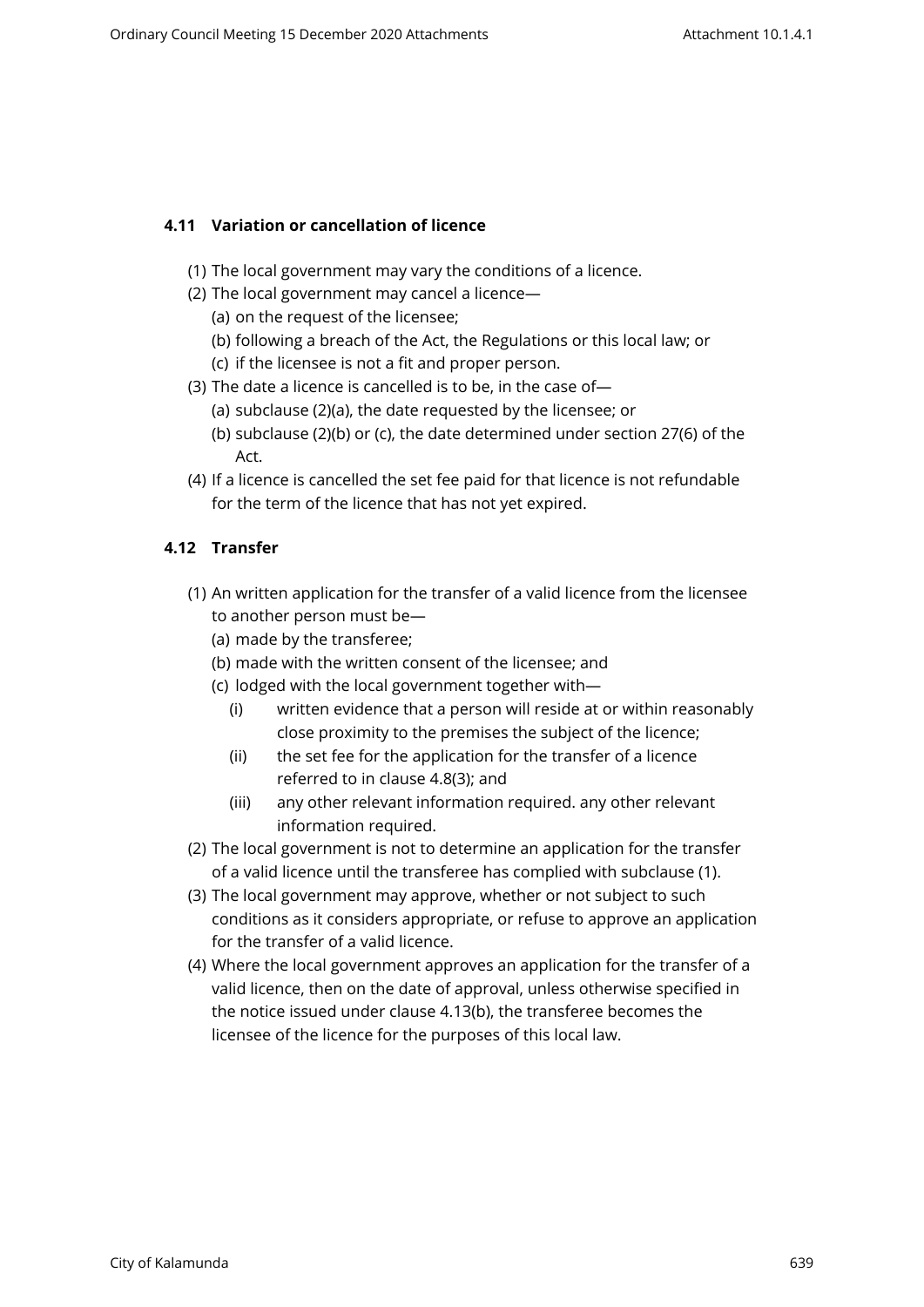# <span id="page-13-0"></span>**4.13 Notification**

The local government is to give written notice to—

- (i) an applicant for a licence of the local government's decision on her or his application;
- (ii) a transferee of the local government's decision on her or his application for the transfer of a valid licence;
- (iii) a licensee of any variation made under clause 4.11(1);
- (iv) a licensee when her or his licence is due for renewal and the manner in which it may be renewed;
- (v) a licensee when her or his licence is renewed;
- (vi) a licensee of the cancellation of a licence under clause 4.11(2)(a); and
- (vii) a licensee of the cancellation of a licence under clause 4.11(2)(b) or (c), which notice is to be given in accordance with section 27(6) of the Act.

# <span id="page-13-1"></span>**4.14 Objections and appeals**

- (1) The provisions of Division 1 of Part 9 of the *Local Government Act 1995* and regulation 33 of the *Local Government (Functions and General) Regulations 1996* apply to a decision where the local government makes a decision as to whether it will—
	- (a) grant an application for a licence;
	- (b) vary or cancel a licence;
	- (c) impose or amend a condition to which a licence is subject; or
	- (d) transfer of a licence.
- (2) Under these provisions, an affected person may have the right to object to, or to appeal against, a decision of the local government.

# <span id="page-13-2"></span>**4.15 Inspection of kennel**

With the consent of the occupier, an authorised person may inspect an approved kennel establishment at any time.

# <span id="page-13-3"></span>**PART 5—DOGS IN PUBLIC PLACES**

# **5.1Places where dogs are prohibited absolutely**

<span id="page-13-4"></span>Designation of places where dogs are prohibited absolutely is dealt with in the Act.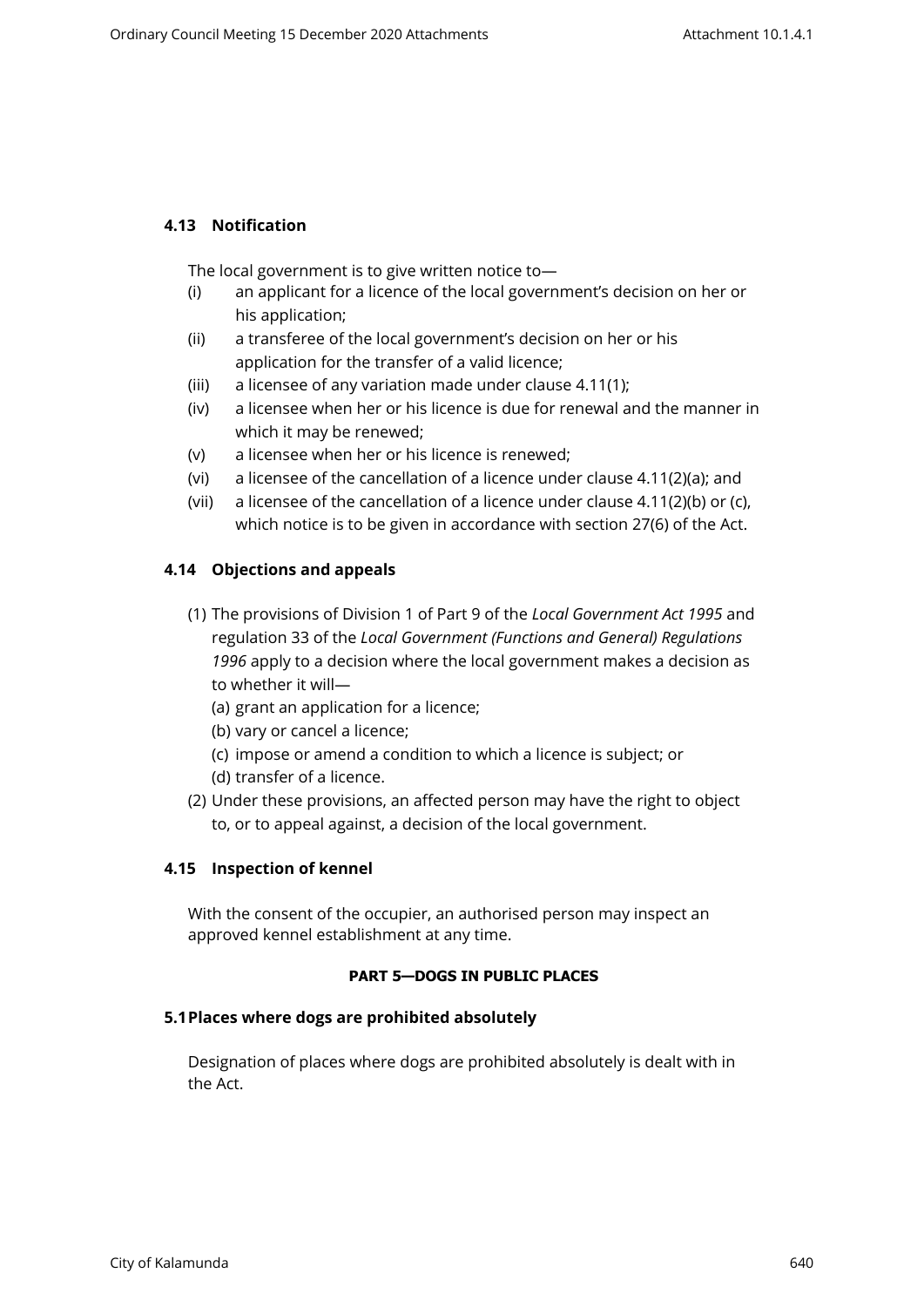#### <span id="page-14-0"></span>**5.2Places which are dog exercise areas**

Designation of places which are dog exercise areas is dealt with in the Act.

#### <span id="page-14-1"></span>**PART 6— MISCELLANEOUS**

#### <span id="page-14-2"></span>**6.1Fees and charges**

Set fees and charges are to be imposed and determined by the local government under sections 6.16 to 6.19 of the *Local Government Act 1995*.

# <span id="page-14-3"></span>**6.2Offence to excrete**

- (1) A dog must not excrete on—
	- (a) any thoroughfare or other public place; or
	- (b) any land which is not a public place without the consent of the occupier.
- (2) Subject to subclause (3), if a dog excretes contrary to subclause (1), every person liable for the control of the dog at that time commits an offence.
- (3) The person liable for the control of the dog does not commit an offence against subclause (2) if any excreta is removed immediately by that person.
- (4) Notwithstanding clause 7.2, the maximum penalty for an offence under subclause (1) is \$1000.

# <span id="page-14-4"></span>**PART 7— ENFORCEMENT**

# <span id="page-14-5"></span>**7.1Offences**

A person who fails to do anything required or directed to be done under this local law, or who does anything which under this local law that person is prohibited from doing, commits an offence.

# <span id="page-14-6"></span>**7.2General penalty**

A person who commits an offence under this local law is liable, on conviction, to a penalty not exceeding \$5,000 and if the offence is of a continuing nature, to an additional penalty not exceeding \$100 for each day or part of the day during which the offence has continued.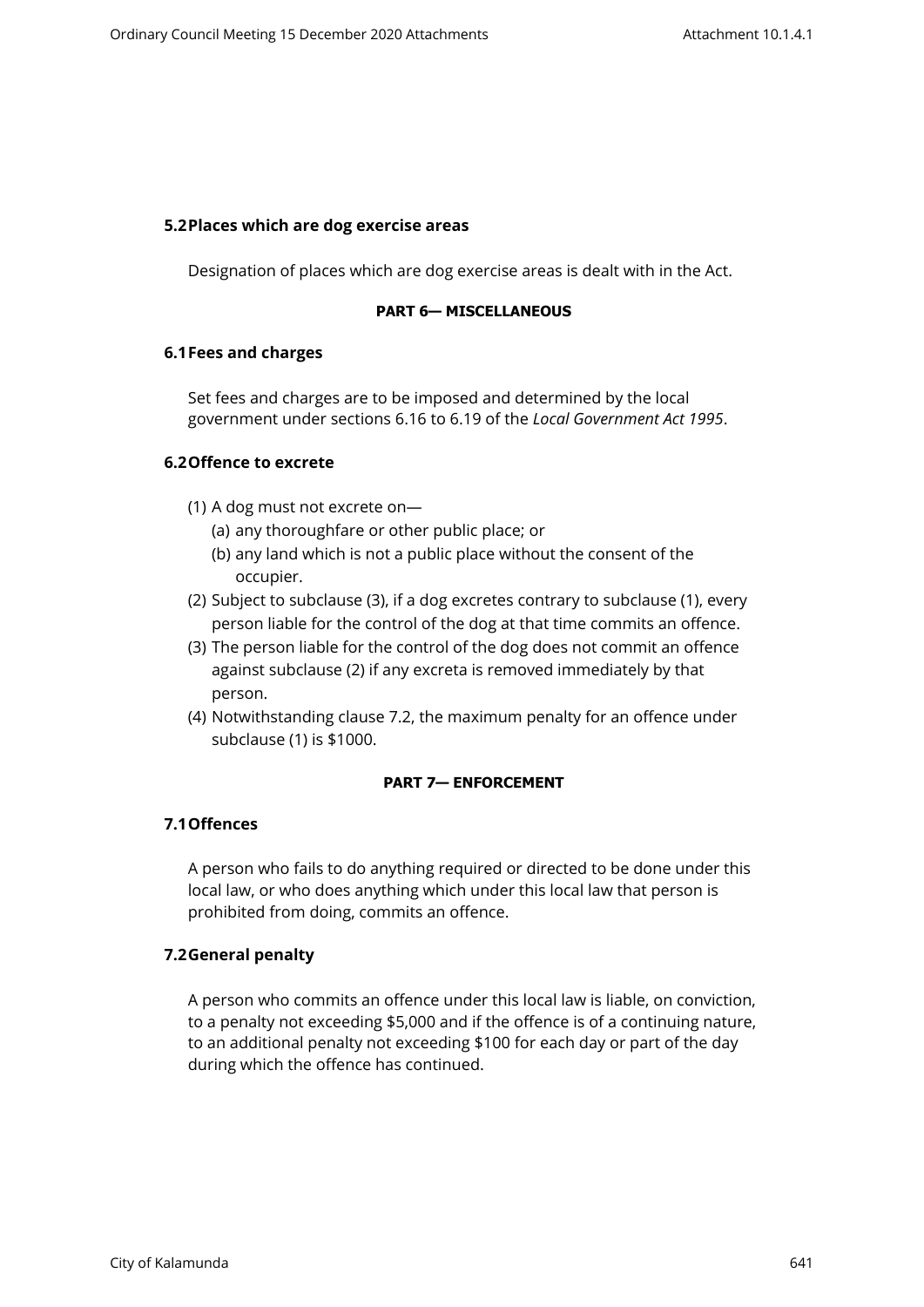# <span id="page-15-0"></span>**7.3Modified penalties**

- (1) The offences contained in Schedule 3 are offences in relation to which a modified penalty may be imposed.
- (2) The amount appearing in the fourth column of Schedule 3 directly opposite an offence is the modified penalty payable in respect of that offence if the dog is not a dangerous dog.
- (3) The amount appearing in the fifth column of Schedule 3 directly opposite an offence is the modified penalty payable in respect of that offence if the dog is a dangerous dog.

# <span id="page-15-1"></span>**7.4Issue of infringement notice**

Where an authorised person has reason to believe that a person has committed an offence in respect of which a modified penalty may be imposed, he or she may issue to that person a notice in the form of Form 2 of Schedule 1 of the *Local Government (Functions and General) Regulations 1996*.

# <span id="page-15-2"></span>**7.5Failure to pay modified penalty**

Where a person who has received an infringement notice fails to pay the modified penalty within the time specified in the notice, or within such further time as may in any particular case be allowed by an authorised person, he or she is deemed to have declined to have the offence dealt with by way of a modified penalty.

# <span id="page-15-3"></span>**7.6Payment of modified penalty**

A person who has received an infringement notice may, within the time specified in that notice or within such further time as may in any particular case be allowed by an authorised person, send or deliver to the local government the amount of the penalty, with or without a reply as to the circumstances giving rise to the offence, and the local government may appropriate that amount in satisfaction of the penalty and issue an acknowledgment.

# **7.7Withdrawal of infringement notice**

<span id="page-15-4"></span>(1) Whether or not the modified penalty has been paid, an authorised person may withdraw an infringement notice by sending a notice in the form of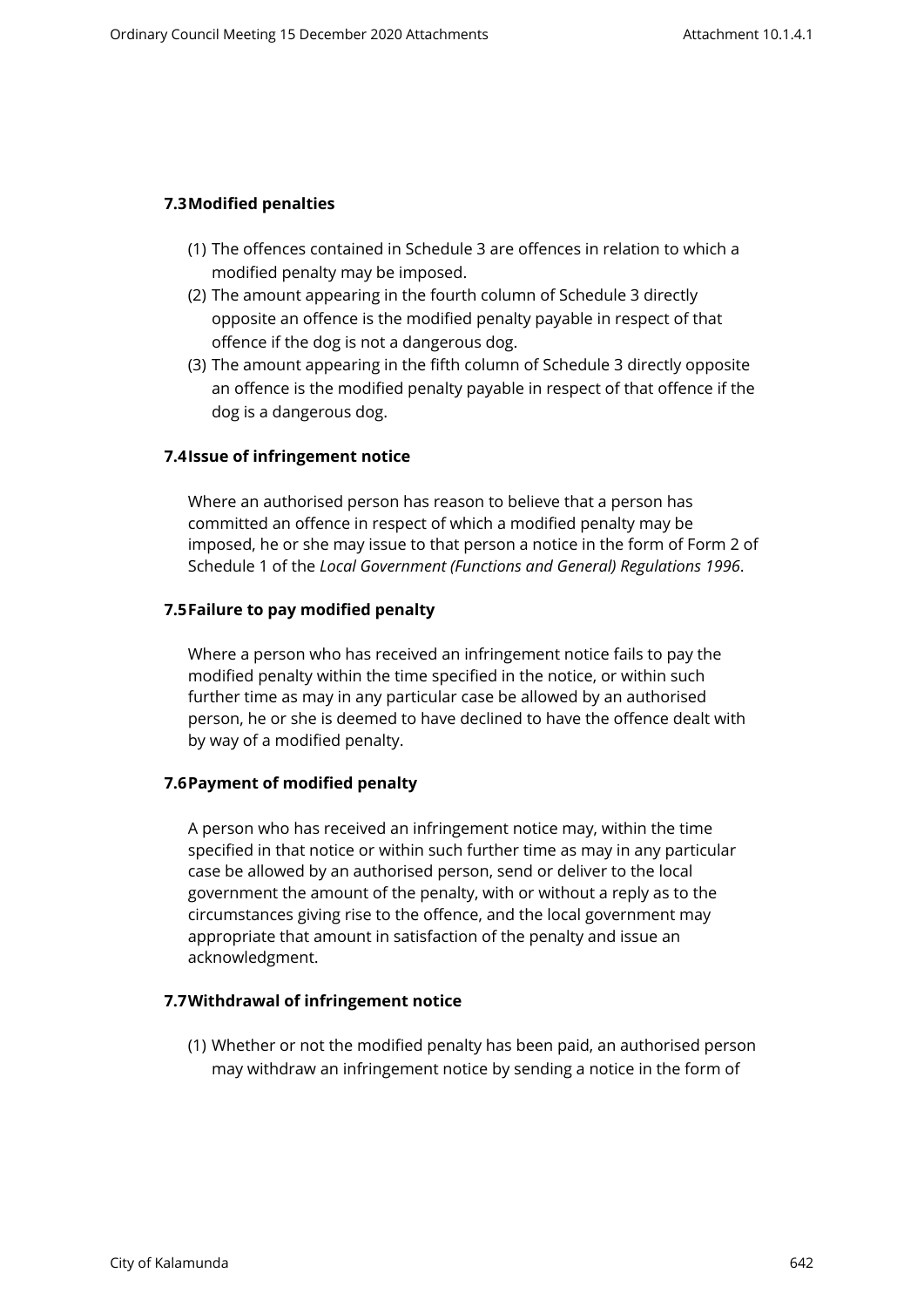Form 3 of Schedule 1 of the *Local Government (Functions and General) Regulations 1996*.

<span id="page-16-0"></span>(2) A person authorised to issue an infringement notice under clause 7.4 cannot sign or send a notice of withdrawal.

# **7.8Service of notices**

An infringement notice or a notice of withdrawal may be served on a person personally, or by leaving it at or posting it to her or his address as ascertained from her or him, or as recorded by the local government under the Act, or as ascertained from inquiries made by the local government.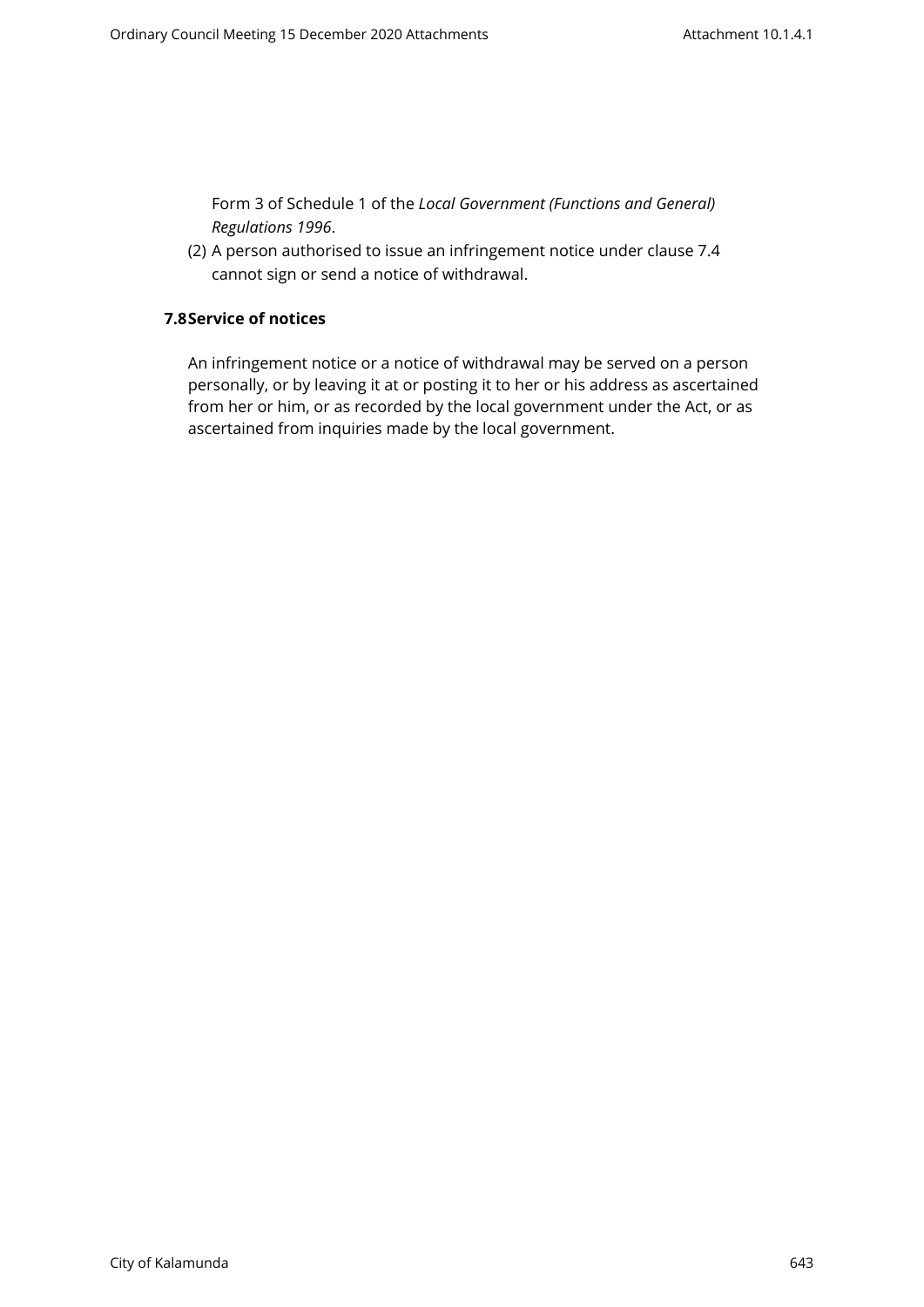# <span id="page-17-0"></span>**SCHEDULE 1**

# **INFORMATION REQUIRED FOR APPLICATION FOR A LICENCE FOR AN APPROVED KENNEL ESTABLISHMENT**

[cl. 4.1]

- 1. Details of applicants—
	- (a) Full name/s of applicant/s;
	- (b) Postal address;
	- (c) Telephone number;
	- (d) Mobile number;
	- (e) Fax number; and
	- (f) E-mail address.
- 2. Address of proposed premises.
- 3. Dogs to be kept—
	- (a) Number; and
	- (b) Breed.
- 4. Either—
	- (a) Person residing on the premises—
		- (i) Name;
		- (ii) As from; and
		- (iii) Mobile phone number, or
	- (b) Person sufficiently close to the premises so as to control the dogs and ensure their health and welfare—
		- (i) Name;
		- (ii) Address;
		- (iii)As from; and
		- (iv)Mobile phone number.
- 5. To be included—
	- (a) a site plan of the premises showing the location of the kennels and yards and all other buildings and structures and fences;
	- (b) plans and specifications of the proposed kennel establishment;
	- (c) copy of notice of proposed use to appear in newspaper and to be given to adjoining premises under clause 4.2;
	- (d) written evidence that a person will reside—
	- (i) at the premises; or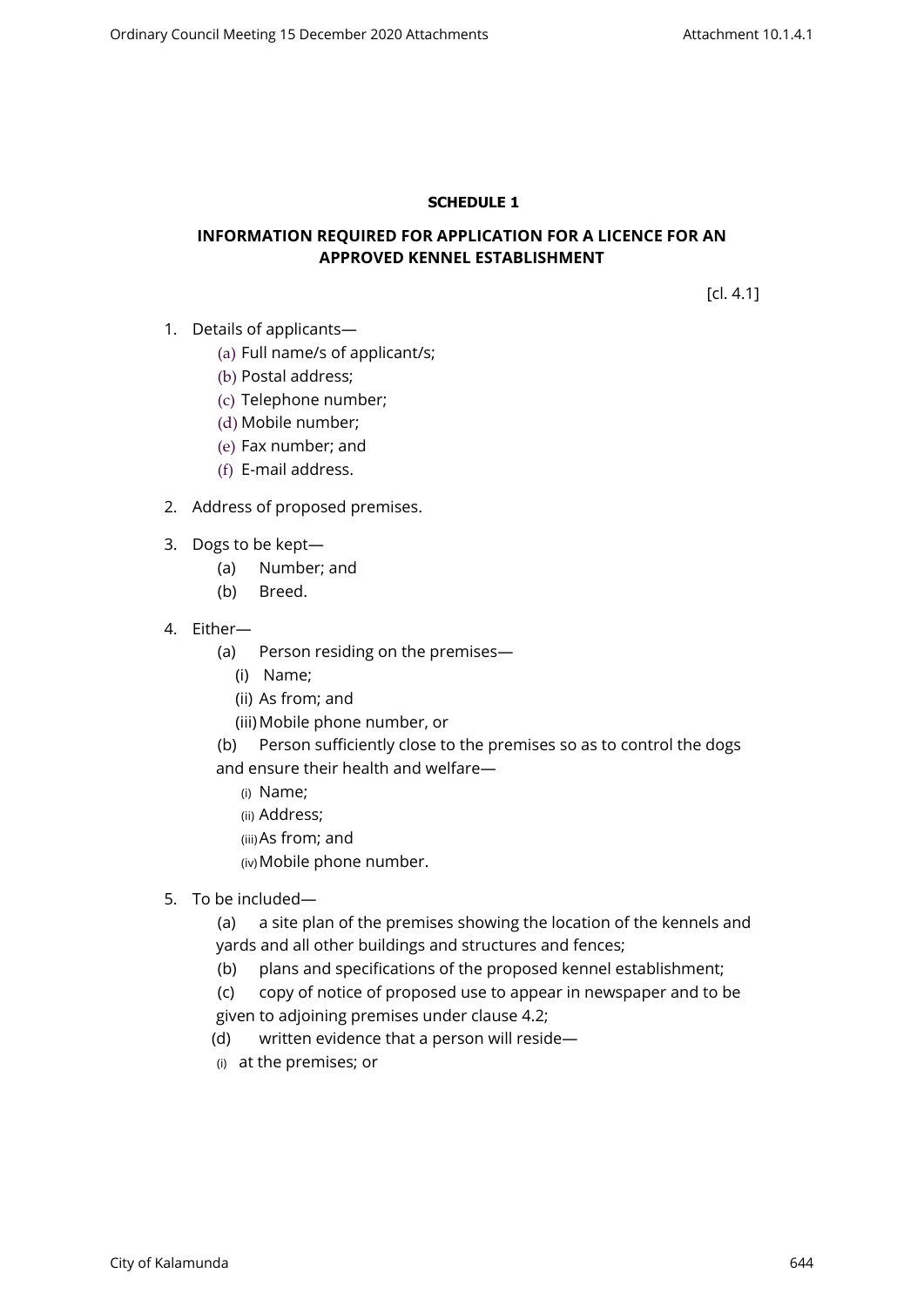- **(ii)** sufficiently close to the premises so as to control the dogs and so as to ensure their health and welfare; and
- **(e)**if the person in item (d) is not the applicant, written evidence that the person is a person in charge of the dogs.
- 6. Signature of applicant/s.
- 7. Date.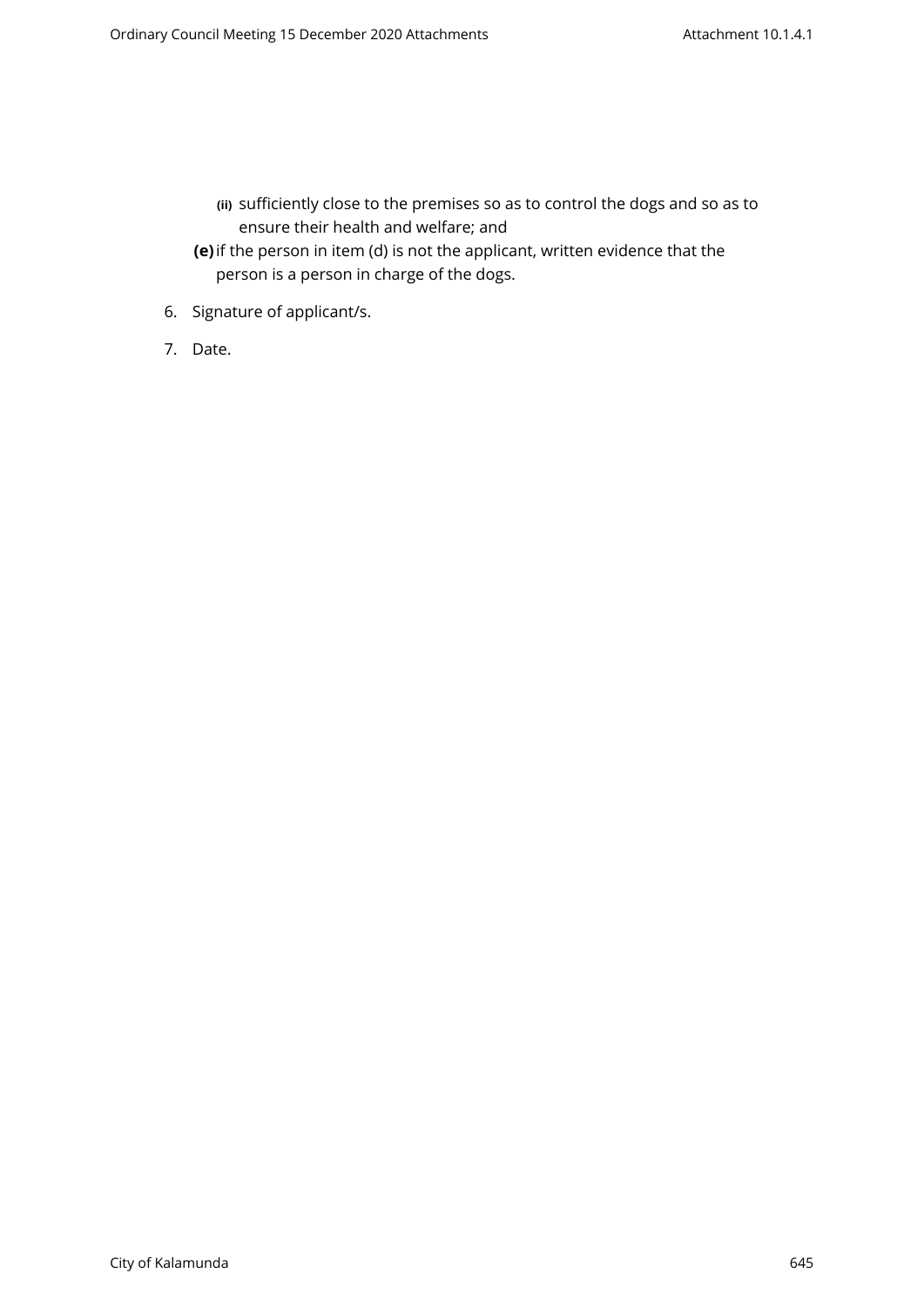# <span id="page-19-0"></span>**SCHEDULE 2**

# **CONDITIONS OF A LICENCE FOR AN APPROVED KENNEL ESTABLISHMENT**

[cl. 4.7]

An application for a licence for an approved kennel establishment may be approved subject to the following conditions—

(a) each kennel, unless it is fully enclosed, must have a yard attached to it;

- (b) each kennel and each yard must be at a distance of not less than—
	- (i) 25 metres from the front boundary of the premises and 5 metres from any other boundary of the premises;
	- (ii) 10 metres from any dwelling; and
	- (iii) 25 metres from any church, school room, hall, factory, dairy or premises where food is manufactured, prepared, packed or stored for human consumption;
- (c) each yard for a kennel must be kept securely fenced with a fence constructed of link mesh or netting or other materials approved by the local government;
- (d) the minimum floor area for each kennel must be calculated at 2.5 times the length of the breed of dog (when it is fully grown), squared, times the number of dogs to be housed in the kennel and the length of the dog is to be determined by measuring from the base of the tail to the front of its shoulder;
- (e) the floor area of the yard attached to any kennel or group of kennels must be at least twice the floor area of the kennel or group of kennels to which it is attached;
- (f) the upper surface of the kennel floor must be—
	- (i) at least 100 millimetres above the surface of the surrounding ground;
	- (ii) smooth so as to facilitate cleaning;
	- (iii) rigid;
	- (iv) durable;
	- (v) slip resistant;
	- (vi) resistant to corrosion;
	- (vii) non-toxic;
	- (viii) impervious;
	- (ix) free from cracks, crevices and other defects; and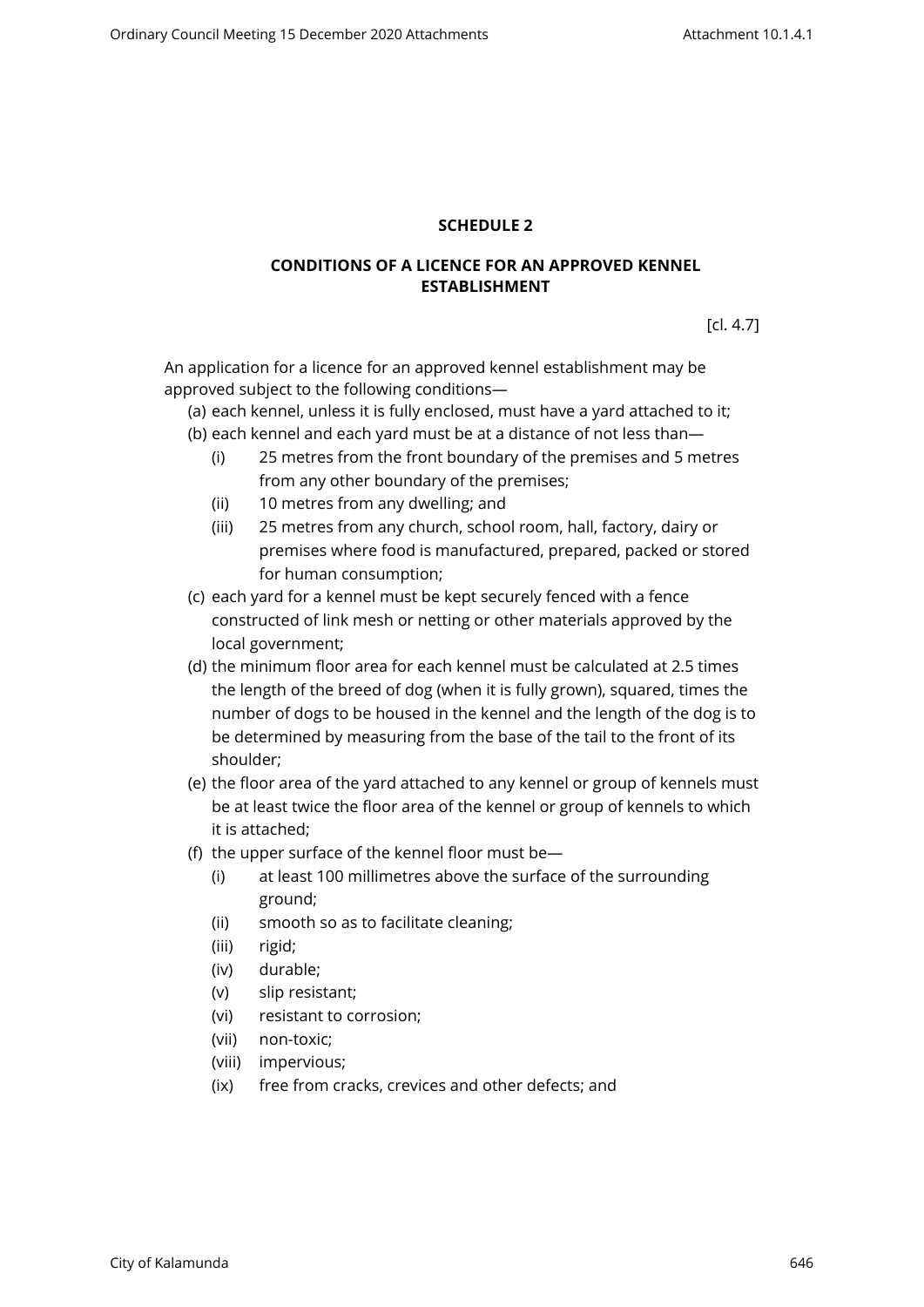- (x) finished to a surface having a fall of not less than 1 in 100 to a spoon drain which in turn must lead to a suitably sized diameter sewerage pipe which must be properly laid, ventilated and trapped in accordance with the health requirements of the local government;
- (g) all kennel floor washings must pass through the drain in item (f)(x) and must be piped to approved apparatus for the treatment of sewage in accordance with the health requirements of the local government;
- (h) the kennel floor must have a durable up-stand rising 75 millimetres above the floor level from the junction of the floor and external and internal walls, or internal walls must be so constructed as to have a minimum clearance of 50 millimetres from the underside of the bottom plate to the floor;
- (i) where a yard is to be floored, the floor must be constructed in the same manner as the floor of any kennel;
- (j) from the floor, the lowest internal height of a kennel must be, whichever is the lesser of—
	- (i) 2000 millimetres; or
	- (ii) four times the height of the breed of dog in the kennel, when it is fully grown, measured from the floor to the uppermost tip of its shoulders while in a stationary upright position;
- (k) the walls of each kennel must be constructed of concrete, brick, stone or framing sheeted internally and externally with good quality new zincalume or new pre-finished colour coated steel sheeting or new fibrous cement sheeting or other durable material approved by the local government;
- (l) all external surfaces of each kennel must be kept in good condition;
- (m) the roof of each kennel must be constructed of impervious material;
- (n) all kennels and yards and drinking vessels must be maintained in a clean condition and must be cleaned and disinfected when so ordered by an authorised person;
- (o) all refuse, faeces and food waste must be disposed of daily into the approved apparatus for the treatment of sewage;
- (p) noise, odours, fleas, flies and other vectors of disease must be effectively controlled;
- (q) suitable water must be available at the kennel via a properly supported standpipe and tap; and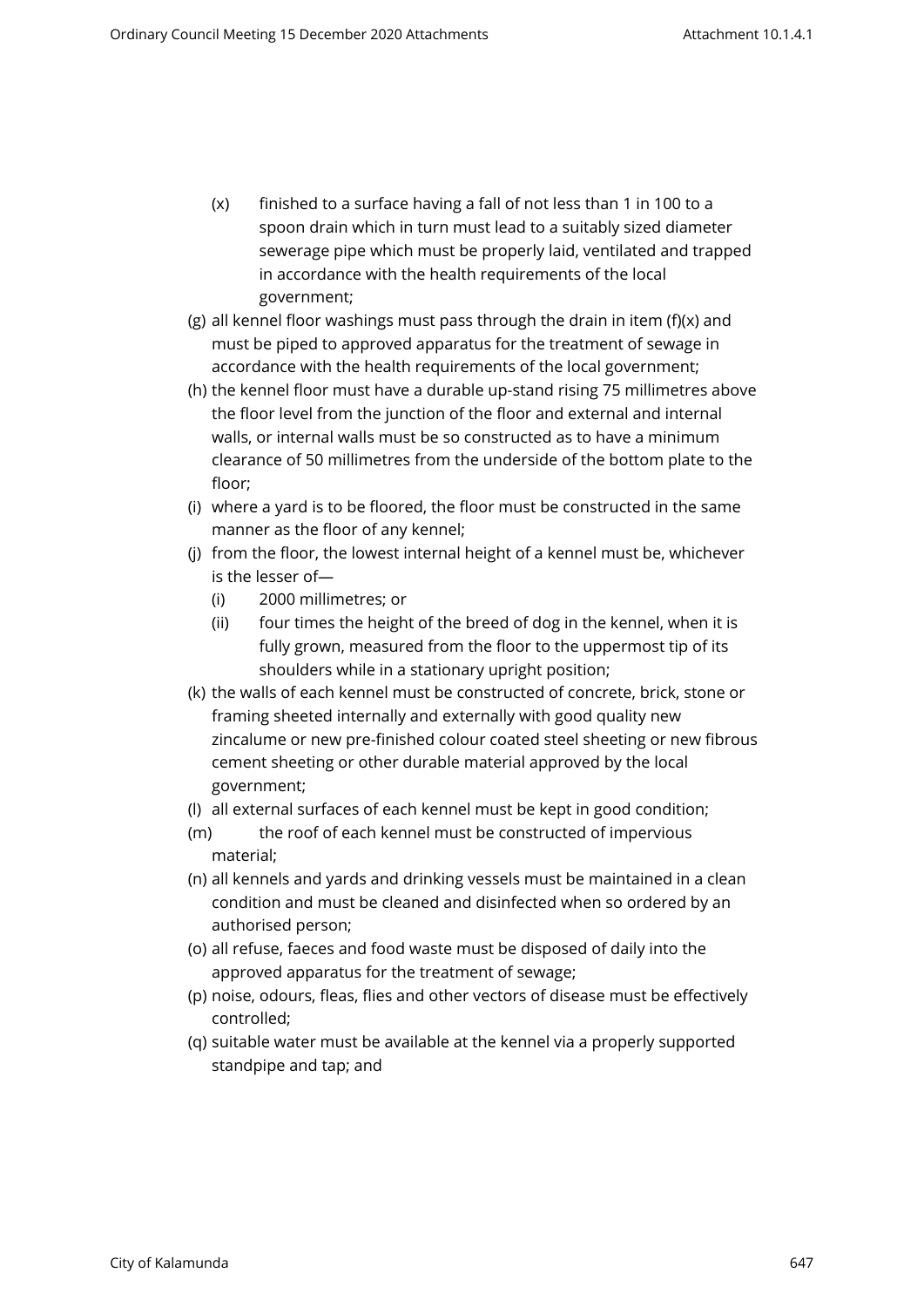- (r) the licensee or the person nominated in the application for a licence, must, in accordance with the application for the licence, continue to reside—
	- (i) at the premises; or
	- (ii) in the opinion of the local government, sufficiently close to the premises so as to control the dogs, and to ensure their health and welfare.